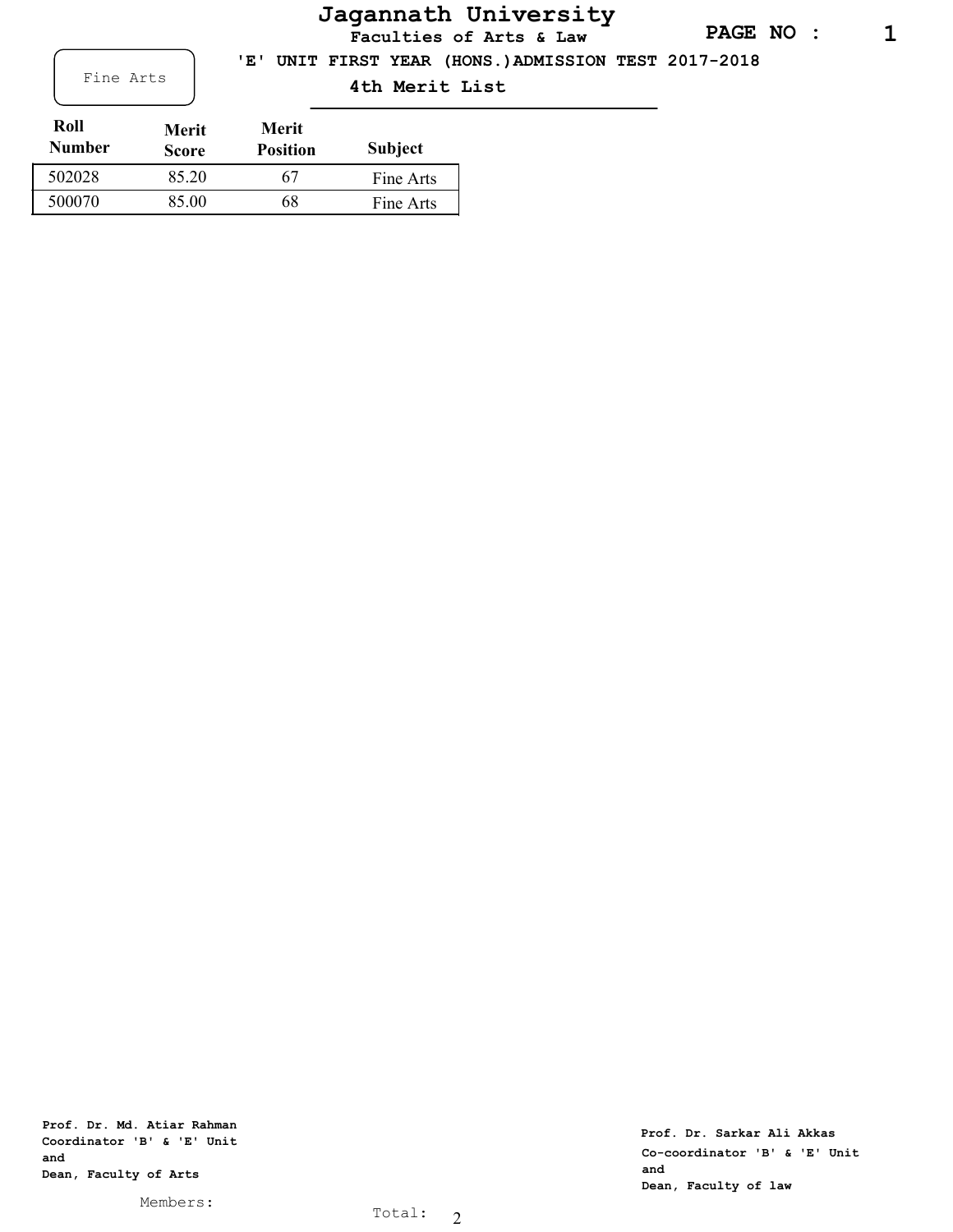## **Jagannath University**

**Faculties of Arts & Law**

 **'E' UNIT FIRST YEAR (HONS.)ADMISSION TEST 2017-2018**

Music **4th Merit List** 

| Roll<br><b>Number</b> | <b>Merit</b><br><b>Score</b> | <b>Merit</b><br><b>Position</b> | <b>Subject</b> |
|-----------------------|------------------------------|---------------------------------|----------------|
| 502504                | 83.36                        | 66                              | Music          |
| 500493                | 83.36                        | 67                              | Music          |
| 502306                | 83.34                        | 68                              | Music          |
| 500453                | 82.67                        | 69                              | Music          |
| 500519                | 82.65                        | 70                              | Music          |

**Prof. Dr. Md. Atiar Rahman Coordinator 'B' & 'E' Unit and Dean, Faculty of Arts**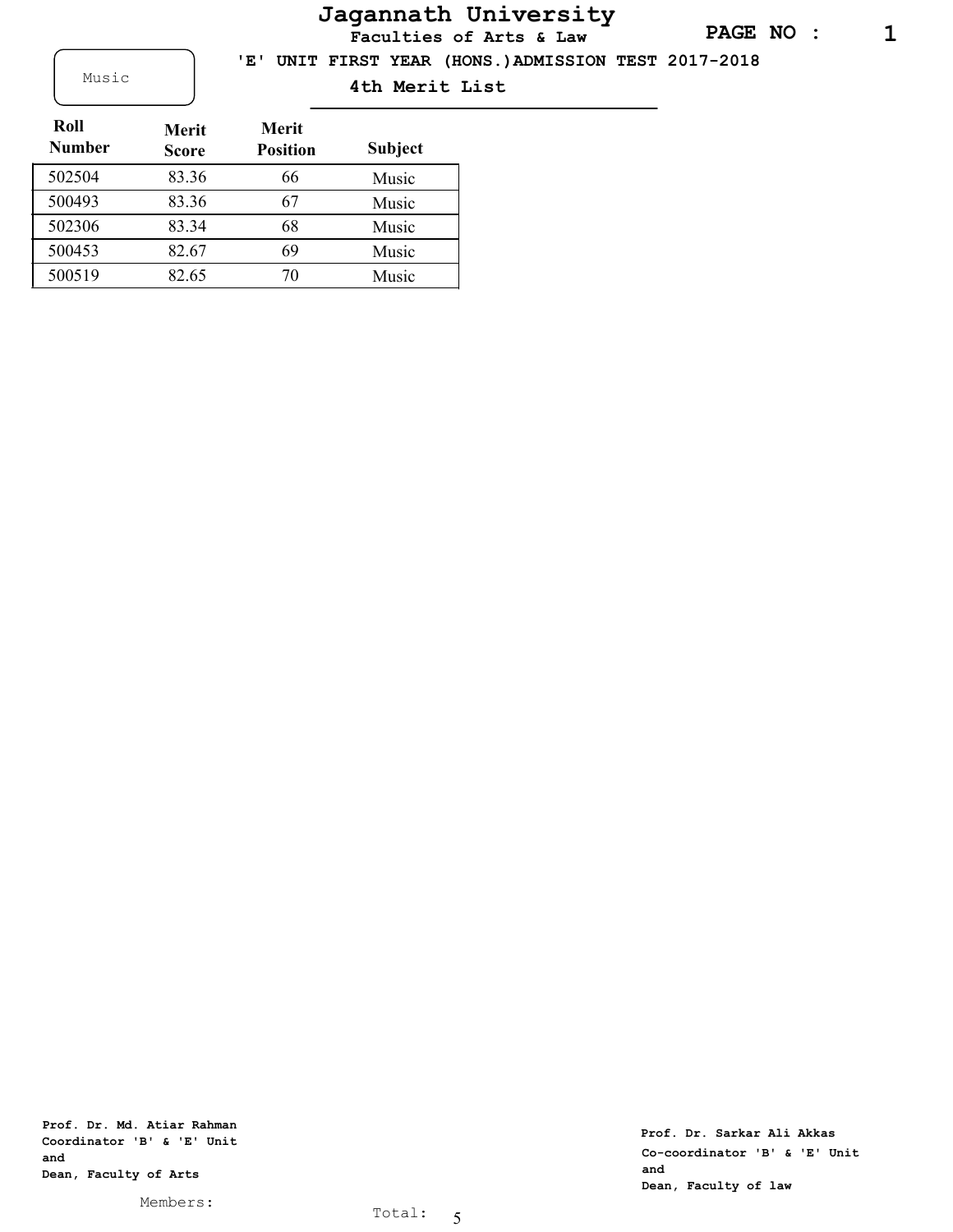## **Jagannath University**

**Faculties of Arts & Law**

 **'E' UNIT FIRST YEAR (HONS.)ADMISSION TEST 2017-2018**

Theatre **4th Merit List** 

| Roll<br><b>Number</b> | Merit<br>Score | Merit<br><b>Position</b> | <b>Subject</b> |
|-----------------------|----------------|--------------------------|----------------|
| 501069                | 75.51          | 80                       | Theatre        |
| 500940                | 75.30          | 81                       | Theatre        |
| 500966                | 75.23          | 82                       | Theatre        |
| 502617                | 75.23          | 83                       | Theatre        |
| 500027                | 75.00          | 84                       | Theatre        |
| 500565                | 74.80          | 85                       | Theatre        |
| 501128                | 74.70          | 86                       | Theatre        |
| 501861                | 74.66          | 87                       | Theatre        |
| 500900                | 74.53          | 88                       | Theatre        |
| 500727                | 74.48          | 89                       | Theatre        |

**Prof. Dr. Md. Atiar Rahman Coordinator 'B' & 'E' Unit and Dean, Faculty of Arts**